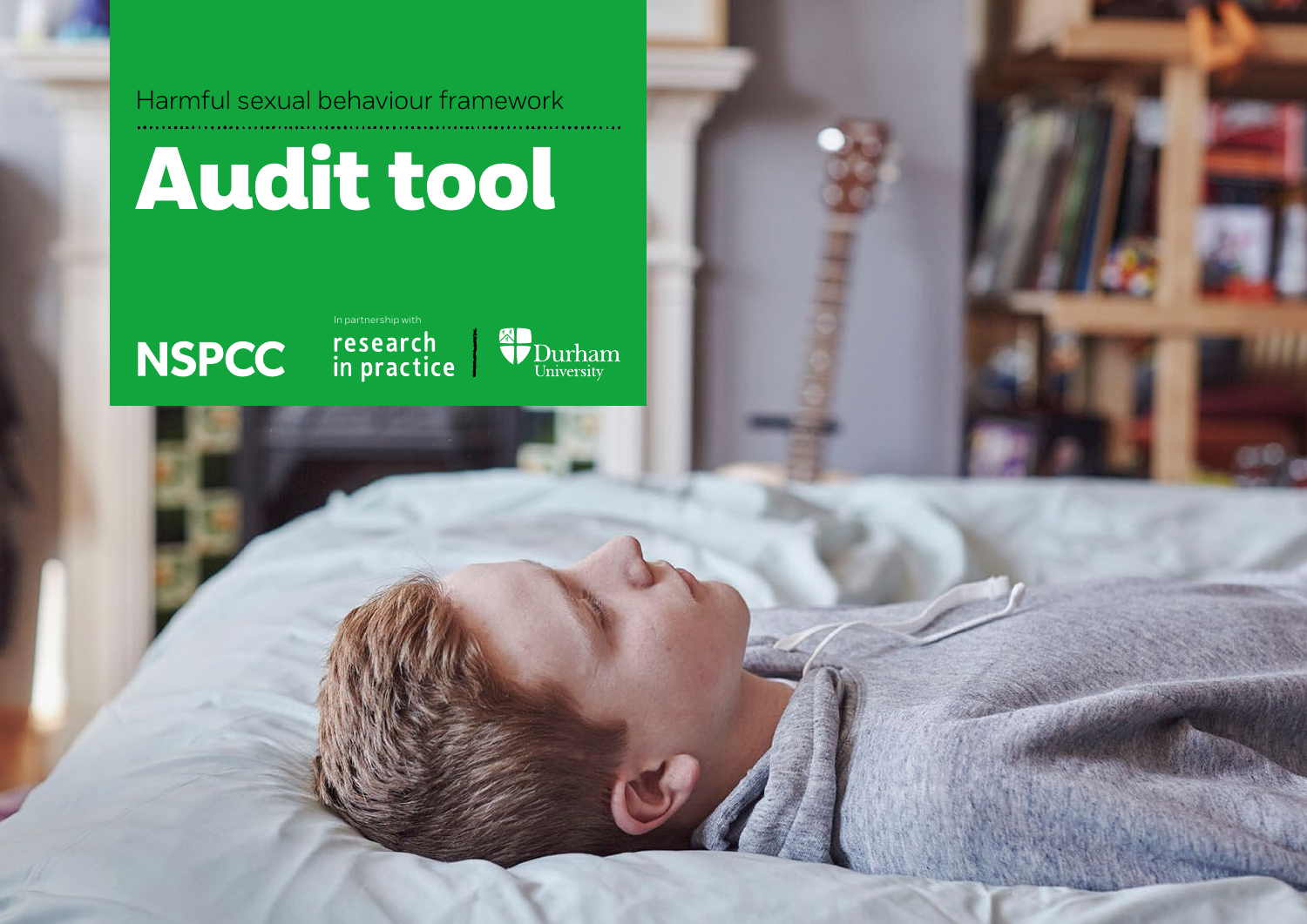## **How to use the audit tool**

Each domain includes an audit exercise to enable local areas to assess their practice, processes and leadership against the five key domains. These exercises provide 10 statements, in no particular order, against which a score between 0 and 4 should be given, as follows:



Not at all/never/no evidence for this

- 1
- Very little/very infrequently very little evidence for this
- 2
- To some extent sometimes some evidence for this



4

To a fair extent/frequently good evidence of this

Always/to a great extent/a wealth of extremely strong evidence for this

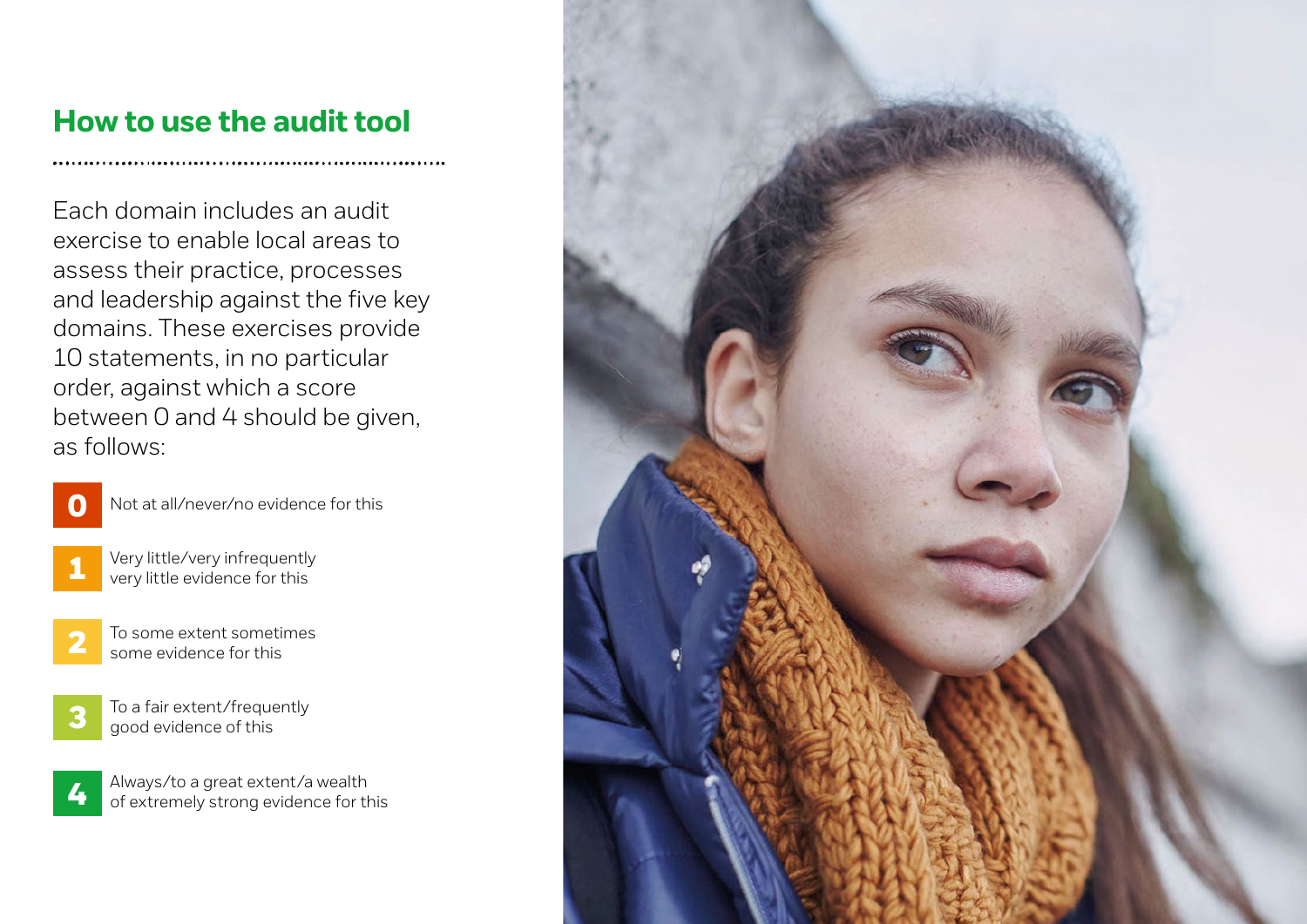**Responses** A continuum of responses to children **1** and young people displaying HSB

**3**

|                  | <b>Statements</b>                                                                                                                                                                                                                                                               | <b>Score</b> | <b>Evidence supporting this score</b> | Assurance systems in place locally for<br>QA/evidencing this statement |
|------------------|---------------------------------------------------------------------------------------------------------------------------------------------------------------------------------------------------------------------------------------------------------------------------------|--------------|---------------------------------------|------------------------------------------------------------------------|
| 1.1              | We capture accurate data about the number of<br>children and young people requiring support due to<br>their HSB, and the number who are identified through<br>referral processes but may not be receiving support.                                                              |              |                                       |                                                                        |
| $\overline{1.2}$ | Our data gives us an accurate picture of children and<br>young people displaying HSB in our area in terms of<br>age, gender, ethnicity, and proportion with learning<br>difficulties or disability. We use this to help us plan<br>service responses and workforce development. |              |                                       |                                                                        |
| $\vert$ 1.3      | Local community-based teams, including CAHMS<br>and the voluntary sector (for example, the NSPCC<br>or Barnardo's) provide consultation and advice to<br>schools on HSB.                                                                                                        |              |                                       |                                                                        |
| 1.4              | Parents or carers of children and young people<br>displaying HSB receive support that is sensitive,<br>non-stigmatising and accessible.                                                                                                                                         |              |                                       |                                                                        |
| $\vert$ 1.5      | There is a shared understanding, across all partner<br>agencies, of what constitutes problematic sexual<br>behaviour and what constitutes abusive sexual<br>behaviour.                                                                                                          |              |                                       |                                                                        |

........................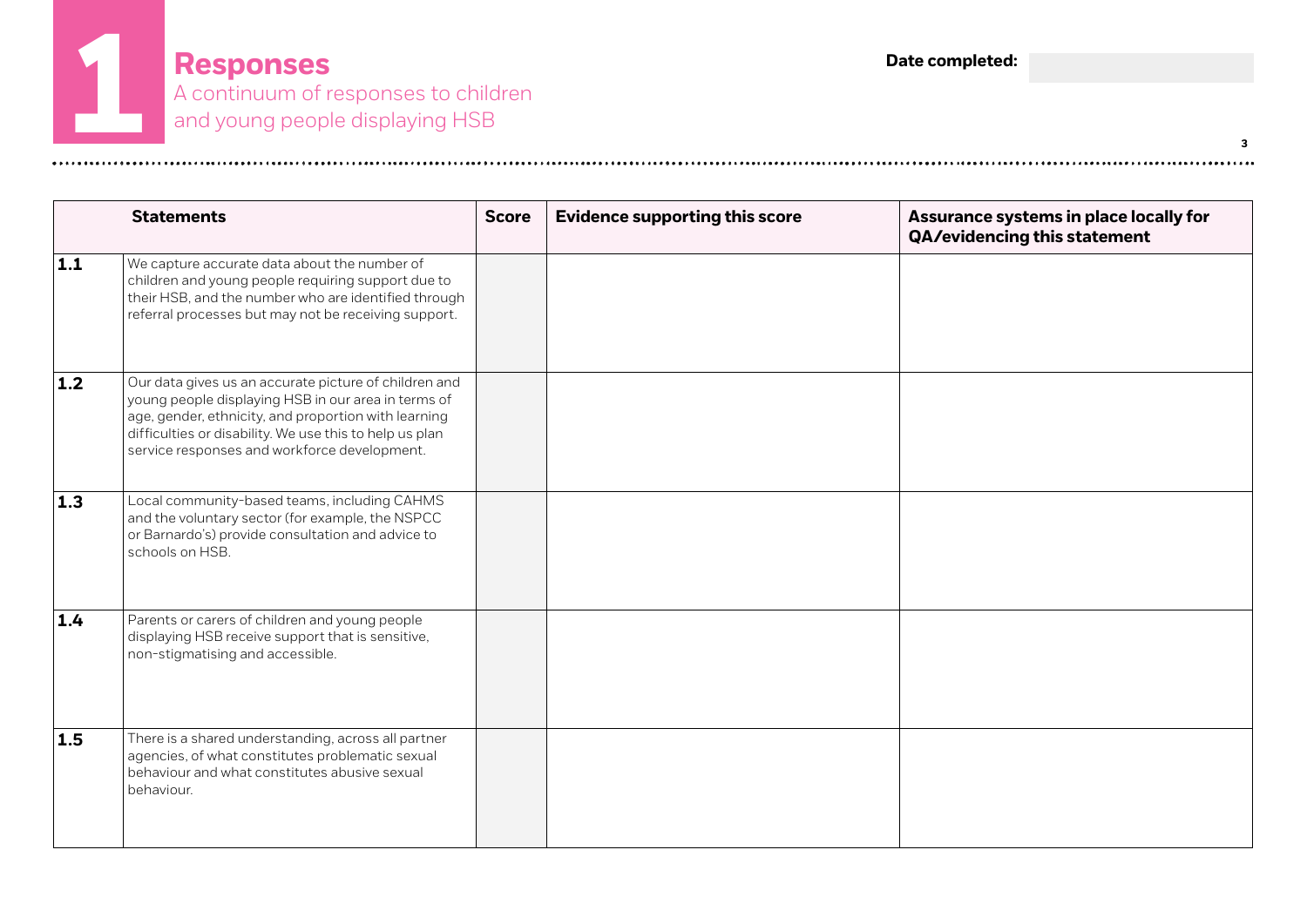**Responses** A continuum of responses to children **1** and young people displaying HSB

|                  | <b>Statements</b>                                                                                                                        | <b>Score</b> | <b>Evidence supporting this score</b> | Assurance systems in place locally for<br>QA/evidencing this statement |
|------------------|------------------------------------------------------------------------------------------------------------------------------------------|--------------|---------------------------------------|------------------------------------------------------------------------|
| 1.6              | We are confident that children and young people<br>displaying HSB are well-supported in terms of<br>their HSB and its underlying causes: |              |                                       |                                                                        |
| 1.6a             | Living at home (including support to families)                                                                                           |              |                                       |                                                                        |
| 1.6 <sub>b</sub> | Children and young people in care settings (including<br>links to transitions and permanency planning)                                   |              |                                       |                                                                        |
| 1.6c             | Children and young people in secure/supervised<br>settings (including links to transitions and<br>permanency planning)                   |              |                                       |                                                                        |

.................................

**4**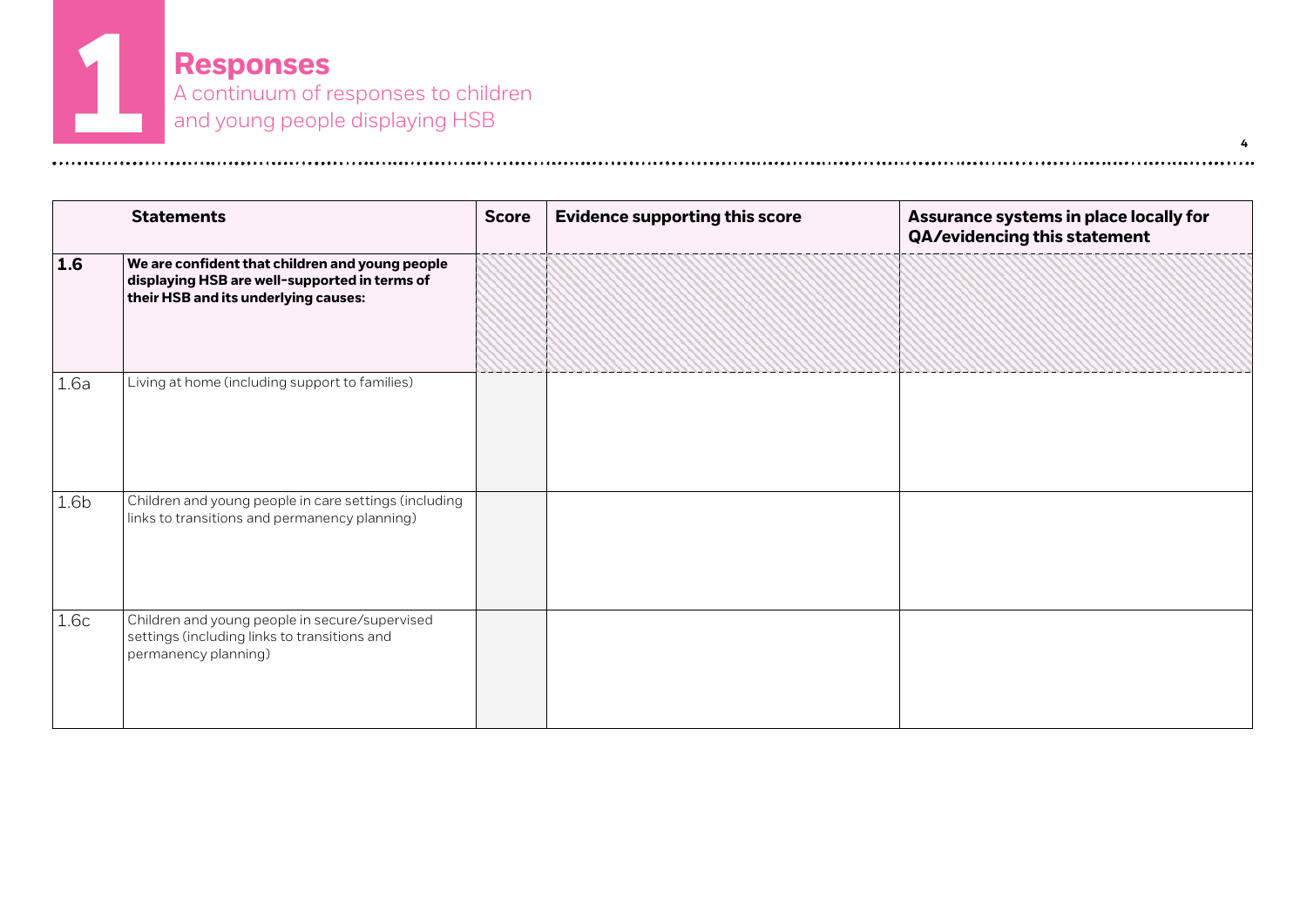**Responses** A continuum of responses to children **1** and young people displaying HSB

|     | <b>Statements</b>                                                                                                                                                                                                                | <b>Score</b> | <b>Evidence supporting this score</b> | Assurance systems in place locally for<br>QA/evidencing this statement |
|-----|----------------------------------------------------------------------------------------------------------------------------------------------------------------------------------------------------------------------------------|--------------|---------------------------------------|------------------------------------------------------------------------|
| 1.7 | We have effective arrangements in place with<br>neighbouring areas, allowing shared commissioning<br>of highly specialised assessment and treatment<br>services to meet the specialised needs of the most<br>complex cases.      |              |                                       |                                                                        |
| 1.8 | The practice and service response to children and<br>young people displaying HSB is proportionate to<br>the level of risk and need they present, and<br>interventions can be stepped up swiftly to respond<br>to increased risk. |              |                                       |                                                                        |

...........................

**5**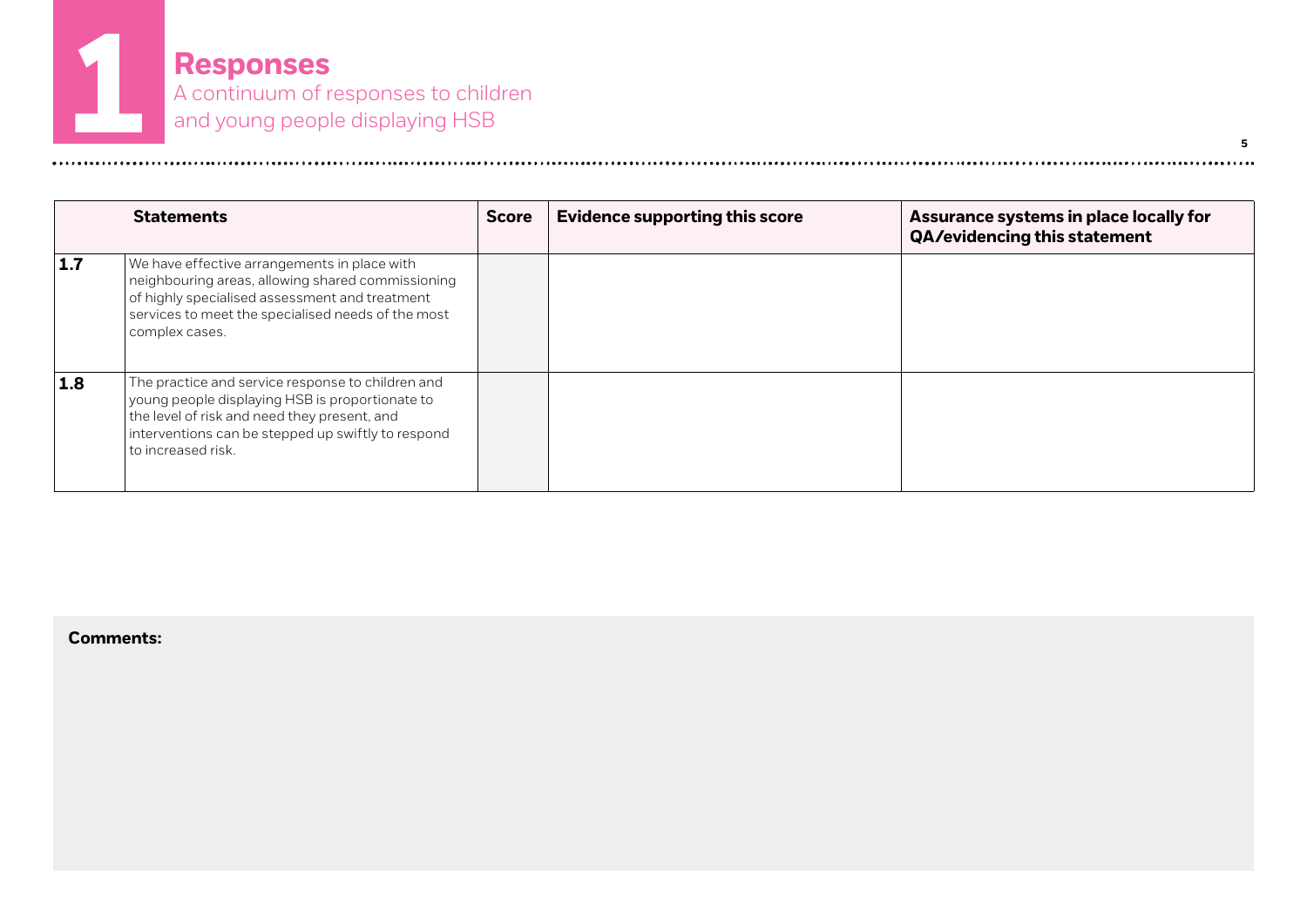

|                  | <b>Statements</b>                                                                                                                                                                                  | <b>Score</b> | <b>Evidence supporting this score</b> | Assurance systems in place locally for<br>QA/evidencing this statement |
|------------------|----------------------------------------------------------------------------------------------------------------------------------------------------------------------------------------------------|--------------|---------------------------------------|------------------------------------------------------------------------|
| 2.1              | We have prevention initiatives in place and we<br>are confident that these are effective and<br>appropriately targeted:                                                                            |              |                                       |                                                                        |
| 2.1a             | Primary prevention (community or population wide)                                                                                                                                                  |              |                                       |                                                                        |
| 2.1 <sub>b</sub> | Secondary prevention (prior to abuse with higher<br>risk or higher need individuals and communities, and<br>offers of risk assessment post HSB incident)                                           |              |                                       |                                                                        |
| 2.1c             | Tertiary prevention (post abuse interventions with<br>victims and perpetrators)                                                                                                                    |              |                                       |                                                                        |
| 2.2              | We offer non-judgemental, non-stigmatising<br>information and advice to children, young people<br>and their parents and carers, which is accessible<br>by a range of cultures and literacy levels. |              |                                       |                                                                        |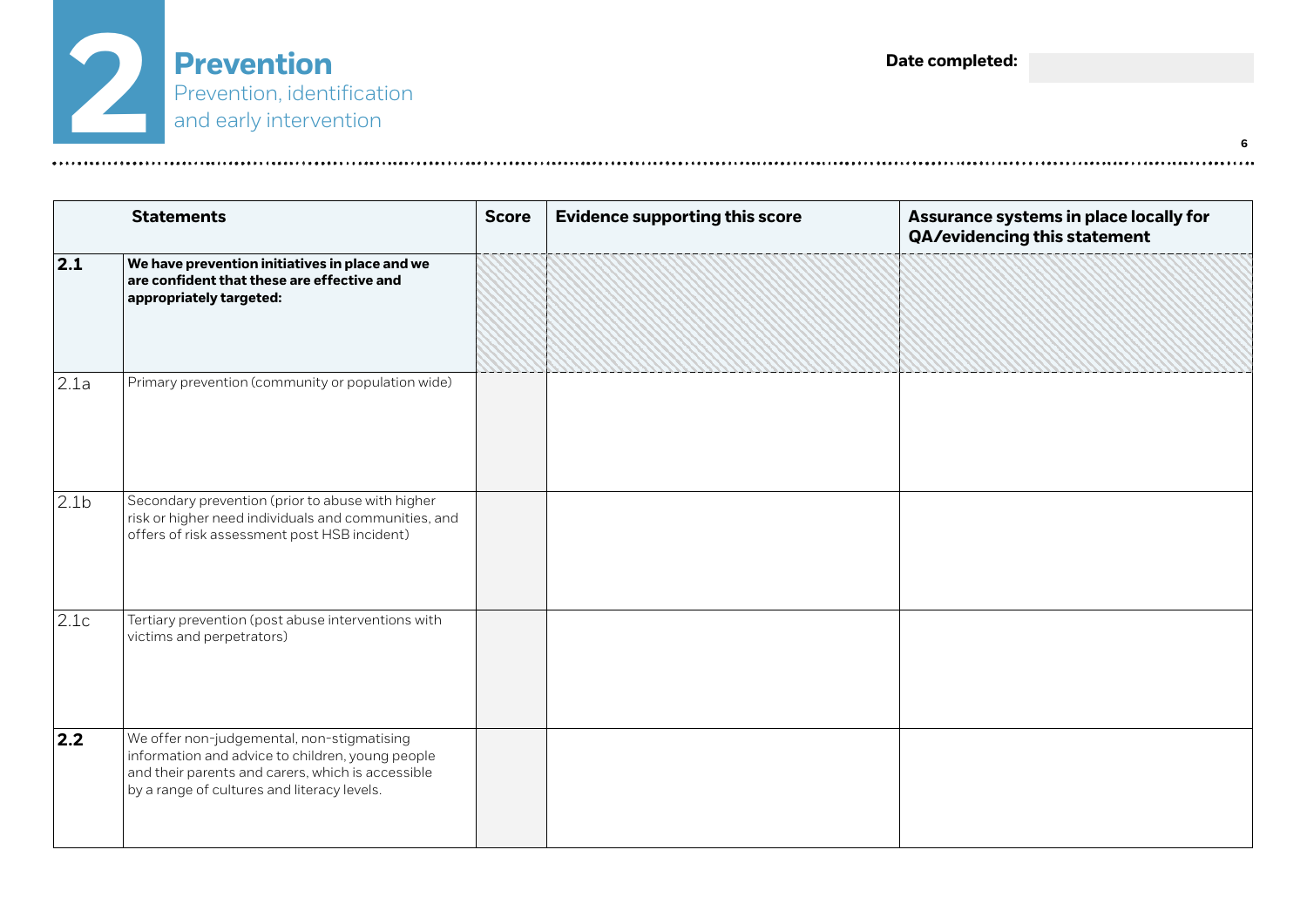

|                  | <b>Statements</b>                                                                                                                                                                                                                                                                                     | <b>Score</b> | <b>Evidence supporting this score</b> | Assurance systems in place locally for<br><b>QA/evidencing this statement</b> |
|------------------|-------------------------------------------------------------------------------------------------------------------------------------------------------------------------------------------------------------------------------------------------------------------------------------------------------|--------------|---------------------------------------|-------------------------------------------------------------------------------|
| $\vert$ 2.3      | Children and young people in our local area can<br>find reliable information, ask difficult questions<br>anonymously, and access help and support when<br>they need it.                                                                                                                               |              |                                       |                                                                               |
| $\overline{2.4}$ | Schools across our area provide high quality PSHE<br>or sex and relationships education which includes<br>discussion around sexual consent.                                                                                                                                                           |              |                                       |                                                                               |
| $\overline{2.5}$ | Clear and consistent thresholds for HSB, considering<br>the context of child and adolescent development, are<br>applied across education, health and other agencies.                                                                                                                                  |              |                                       |                                                                               |
| $\overline{2.6}$ | Foster carers, residential staff and adopters are<br>provided with high quality training and advice about<br>normal sexual behavioural development and how to<br>respond to problematic sexual behaviour, and this<br>has a positive impact on carer/practitioner anxiety<br>and placement stability. |              |                                       |                                                                               |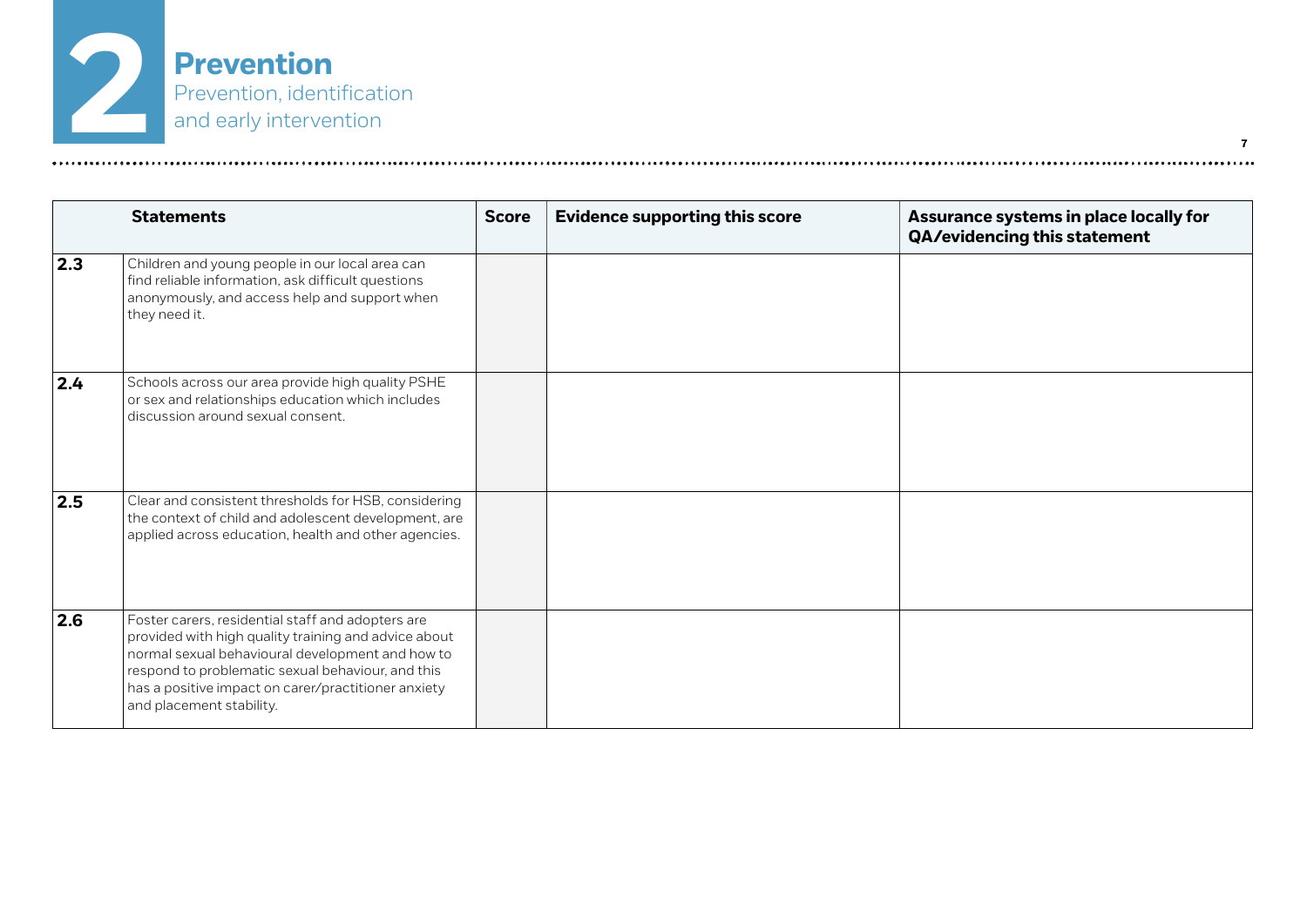

|     | <b>Statements</b>                                                                                                                                                                                                                                                | <b>Score</b> | <b>Evidence supporting this score</b> | Assurance systems in place locally for<br><b>QA/evidencing this statement</b> |
|-----|------------------------------------------------------------------------------------------------------------------------------------------------------------------------------------------------------------------------------------------------------------------|--------------|---------------------------------------|-------------------------------------------------------------------------------|
| 2.7 | Early recognition assessments of children displaying<br>HSB consider wider welfare needs and concerns,<br>including family issues, social, economic, and<br>developmental factors.                                                                               |              |                                       |                                                                               |
| 2.8 | All prevention initiatives and early intervention in our<br>local area are clearly connected to child protection<br>systems and draw on the specialist support of<br>children's social care in order to ensure effective<br>responses to risk and vulnerability. |              |                                       |                                                                               |

**8**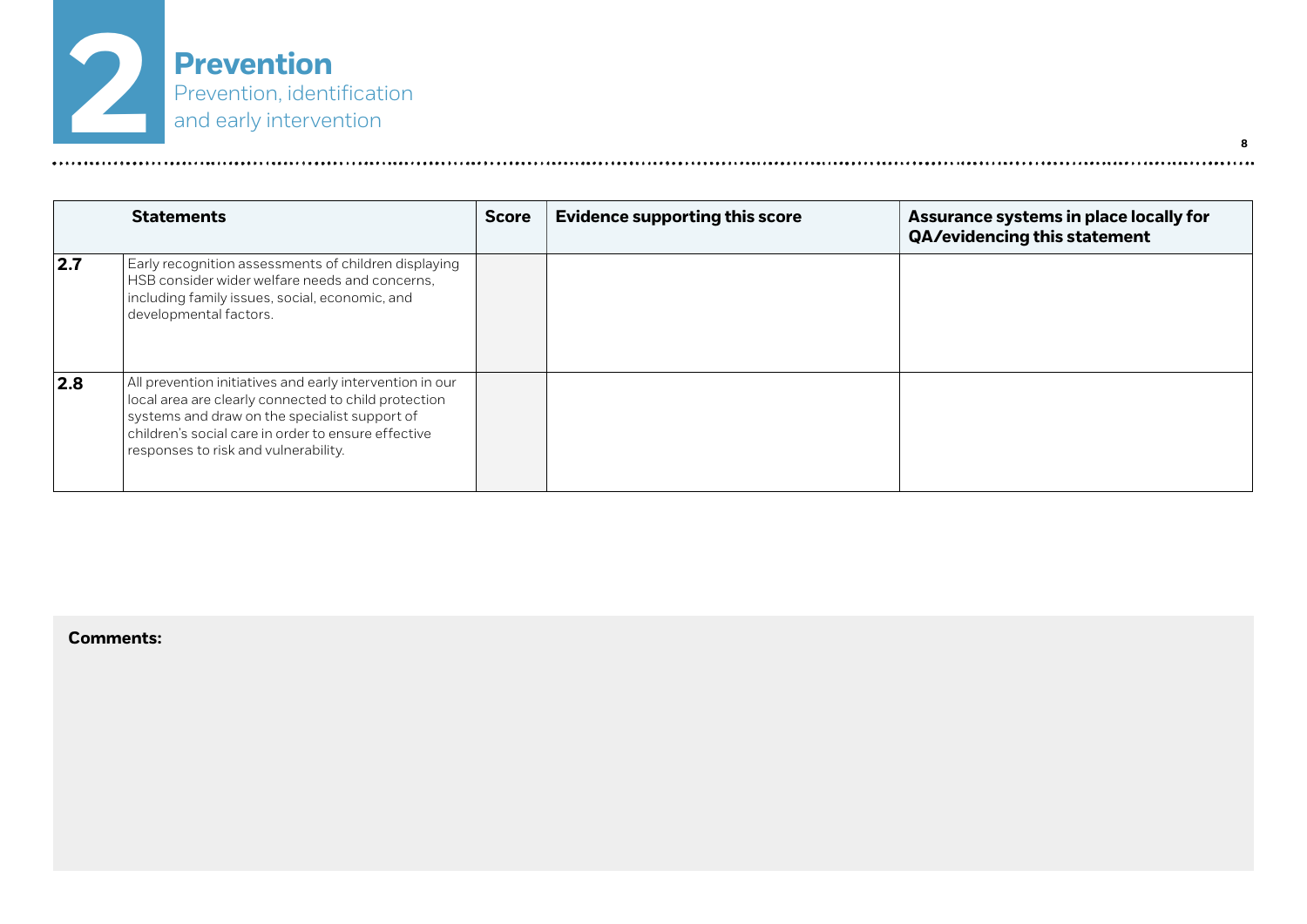

|     | <b>Statements</b>                                                                                                                                                                                                                                                                                                        | <b>Score</b> | <b>Evidence supporting this score</b> | Assurance systems in place locally for<br>QA/evidencing this statement |
|-----|--------------------------------------------------------------------------------------------------------------------------------------------------------------------------------------------------------------------------------------------------------------------------------------------------------------------------|--------------|---------------------------------------|------------------------------------------------------------------------|
| 3.1 | The assessment tools used by practitioners are<br>evidence-based and suitable for an appropriate<br>population of children and young people (age,<br>cognitive ability, etc).                                                                                                                                            |              |                                       |                                                                        |
| 3.2 | Assessments include a holistic view of the child or<br>young person, including consideration of harmful<br>behaviours, development, family, and environment.                                                                                                                                                             |              |                                       |                                                                        |
| 3.3 | Our assessment frameworks and protocols around<br>HSB dovetail closely with related existing frameworks,<br>and practitioners can navigate these effectively (for<br>example, the designated safeguarding lead in school<br>is clear on their role regarding HSB; LSCBs work on<br>abuse and exploitation reflects HSB). |              |                                       |                                                                        |
| 3.4 | Assessment of children and young people displaying<br>HSB in our area is multi-disciplinary and supported<br>by effective multi-agency cooperation, but also<br>retains close attention to child protection issues.                                                                                                      |              |                                       |                                                                        |
| 3.5 | Our initial assessment processes identify need,<br>effectively ensuring cases enter the right part<br>of the system, they receive the correct level of<br>resources, and are supported swiftly to engage at<br>the appropriate level. This includes cases relating<br>to the police and CPS.                             |              |                                       |                                                                        |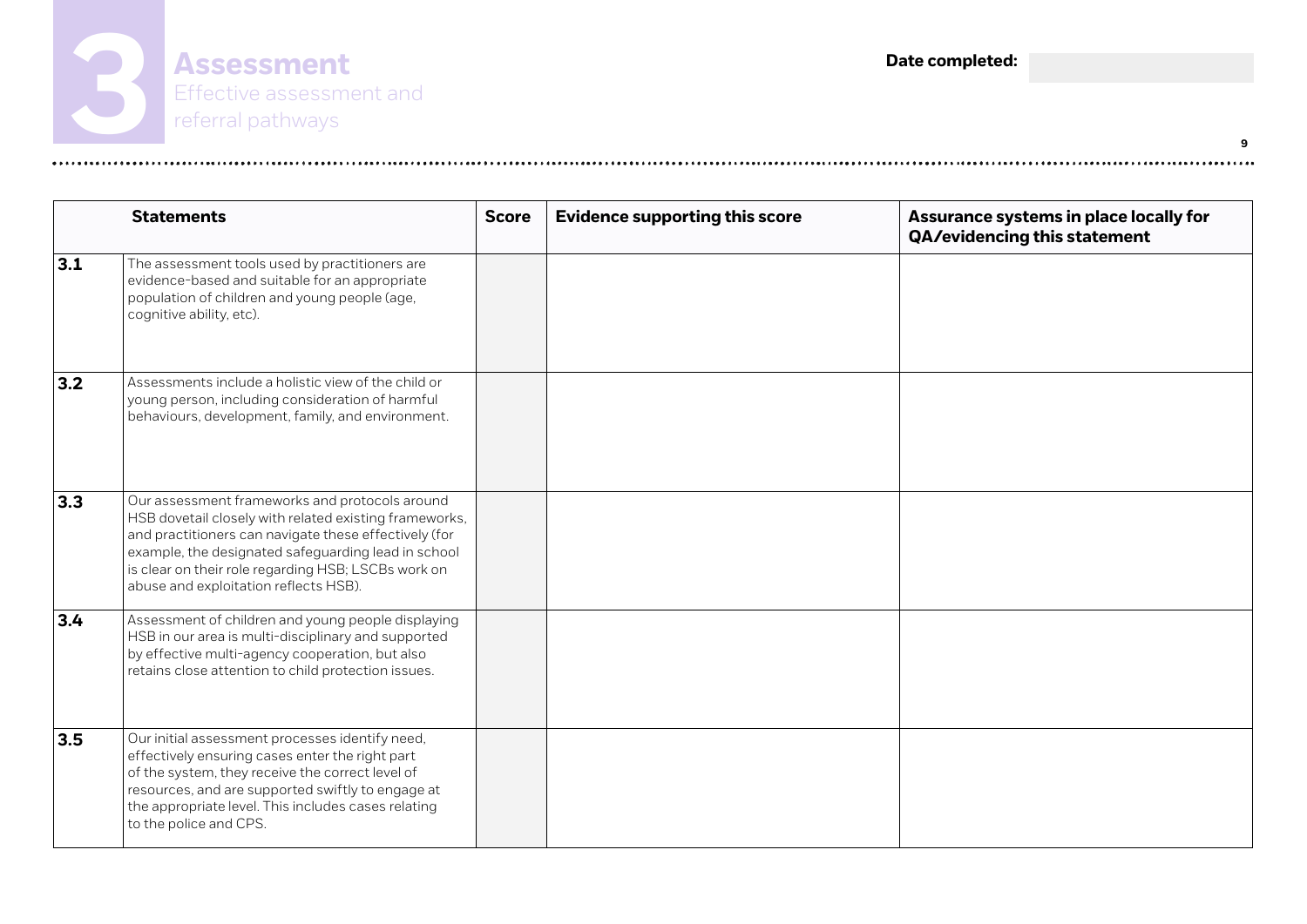

|     | <b>Statements</b>                                                                                                                                                                                                                                                                                                  | <b>Score</b> | <b>Evidence supporting this score</b> | Assurance systems in place locally for<br>QA/evidencing this statement |
|-----|--------------------------------------------------------------------------------------------------------------------------------------------------------------------------------------------------------------------------------------------------------------------------------------------------------------------|--------------|---------------------------------------|------------------------------------------------------------------------|
| 3.6 | Educational settings in our area are supported<br>to effectively play a range of roles, including:<br>- helping young people to make positive lifestyle<br>choices and show respect for others<br>- identification<br>- referral<br>- contribution to assessment.<br>- ongoing support via multi-agency processes. |              |                                       |                                                                        |
| 3.7 | Our referral processes and multi-agency pathways<br>for children and young people displaying HSB are<br>understood by all relevant agencies, employ a shared<br>language and terminology, are used appropriately, and<br>align with other relevant processes across our area.                                      |              |                                       |                                                                        |
| 3.8 | Our assessment and referral processes are reviewed<br>to ensure they are operating to best effect, are<br>responsive to local needs and are accessible; this<br>review includes the views of children, young people<br>and families.                                                                               |              |                                       |                                                                        |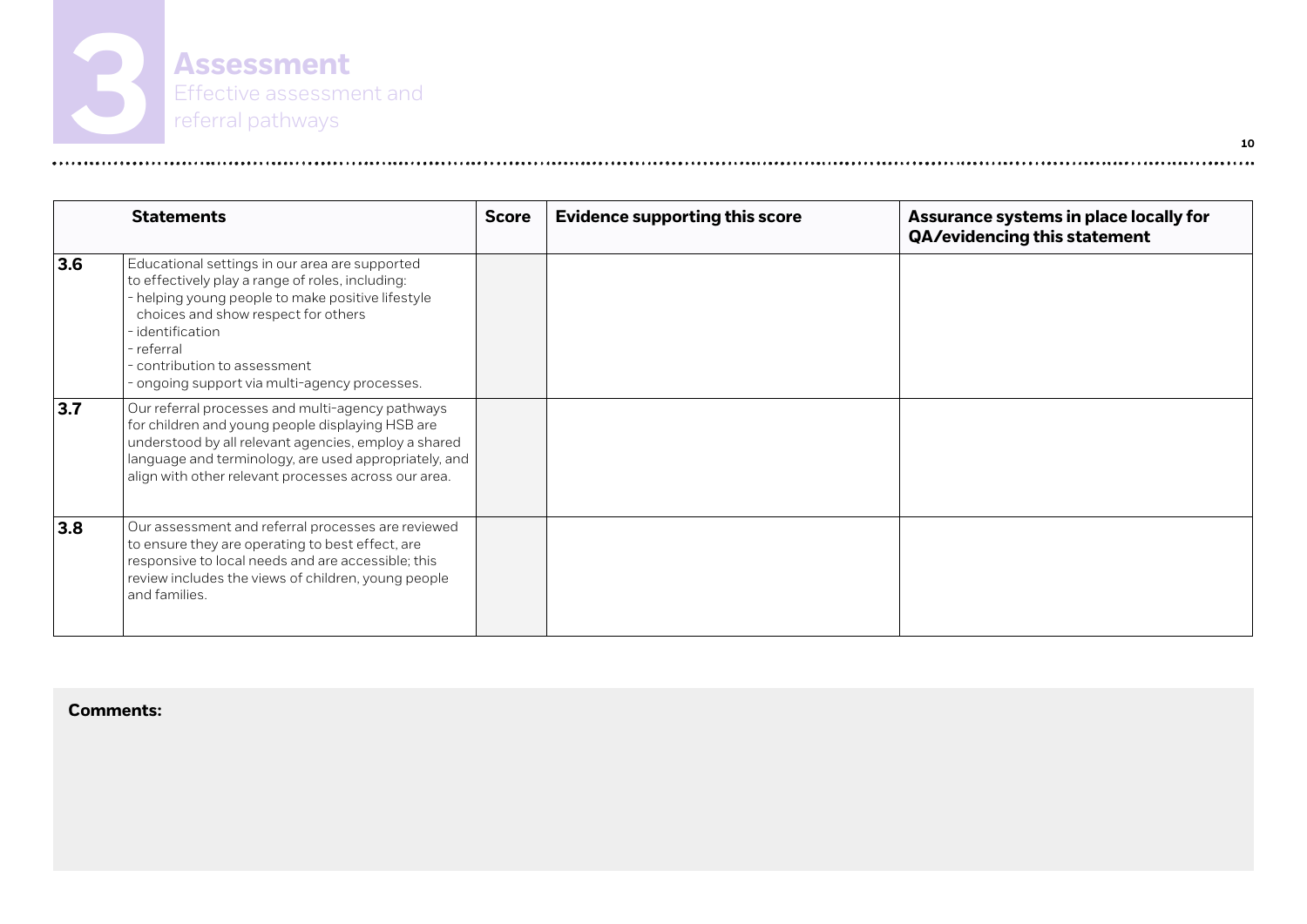

|                  | <b>Statements</b>                                                                                                                                                                                                                                                                                                 | <b>Score</b> | <b>Evidence supporting this score</b> | Assurance systems in place locally for<br>QA/evidencing this statement |
|------------------|-------------------------------------------------------------------------------------------------------------------------------------------------------------------------------------------------------------------------------------------------------------------------------------------------------------------|--------------|---------------------------------------|------------------------------------------------------------------------|
| 4.1              | Intervention and support provided to children<br>and young people displaying HSB in our area:                                                                                                                                                                                                                     |              |                                       |                                                                        |
| 4.1a             | effectively target presenting problems and broad<br>issues in the child or young person's early experience<br>(unresolved trauma, experiences of abuse, family<br>issues) and is multi-modal in its approach                                                                                                      |              |                                       |                                                                        |
| 4.1 <sub>b</sub> | are evidence-based and implemented according to<br>what is known to be effective; and include evaluation                                                                                                                                                                                                          |              |                                       |                                                                        |
| 4.1c             | are resilience-based (support is strengths-based,<br>child and family centred, focuses on the child's<br>understanding of their behaviours, etc) rather than<br>adopting a deficit model.                                                                                                                         |              |                                       |                                                                        |
| 4.2              | The support provided to younger children<br>(pre-adolescence) with problematic sexual behaviour<br>is tailored to meet their developmental needs, and<br>takes into account their specific vulnerabilities (for<br>example, experiencing abuse themselves); we can<br>evidence the effectiveness of this support. |              |                                       |                                                                        |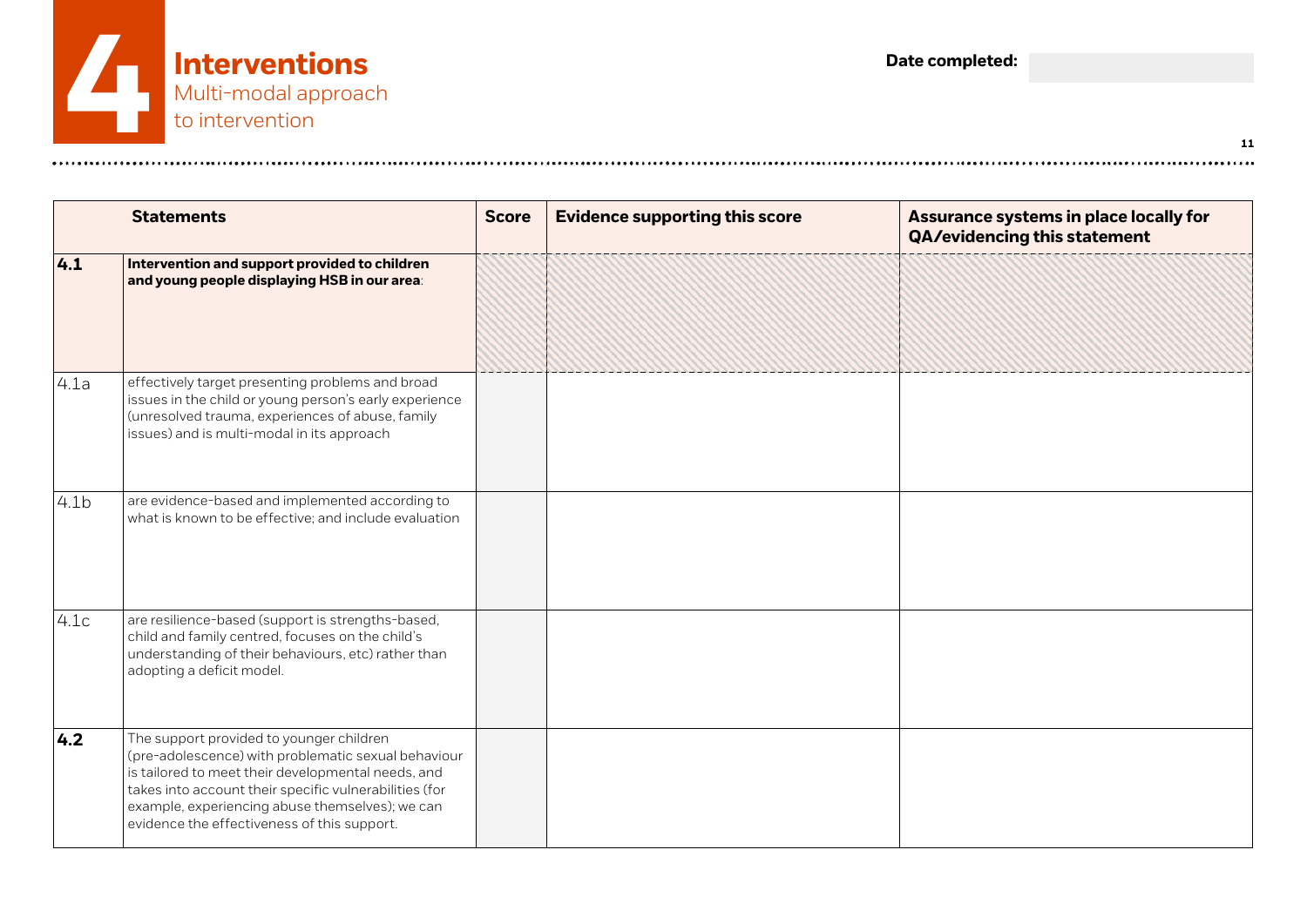

|                   | <b>Statements</b>                                                                                                                                                                                                                                                                                                                                                                         | <b>Score</b> | <b>Evidence supporting this score</b> | Assurance systems in place locally for<br>QA/evidencing this statement |
|-------------------|-------------------------------------------------------------------------------------------------------------------------------------------------------------------------------------------------------------------------------------------------------------------------------------------------------------------------------------------------------------------------------------------|--------------|---------------------------------------|------------------------------------------------------------------------|
| $\vert 4.3 \vert$ | The support provided to adolescents displaying HSB<br>in our area recognises the diverse needs that are<br>frequently identified in these young people, including<br>emotional, psychological and physical impairments;<br>speech and hearing impediments; behavioural<br>problems; educational difficulties and ADHD.                                                                    |              |                                       |                                                                        |
| 4.4               | We have specific support in place for learning<br>disabled and SEN children and young people<br>displaying HSB, which reflects their need for support<br>around peer relations as well as developmentally<br>appropriate sex education.                                                                                                                                                   |              |                                       |                                                                        |
| 4.5               | We can demonstrate recognition of the higher rate<br>of victimisation and trauma in the histories of young<br>women displaying HSB. We offer them effective<br>services which include responses to the likely impact<br>of this abuse (for example, the increased likelihood<br>of developing mental health difficulties).                                                                |              |                                       |                                                                        |
| 4.6               | Where young people displaying HSB are facing<br>criminal charges (such as gang-associated young<br>people who display HSB) their needs and risks<br>are addressed in a joined-up way through links<br>across community safety and youth justice agencies<br>(rather than adopting a criminal justice response<br>for these young people, while others receive a<br>therapeutic response). |              |                                       |                                                                        |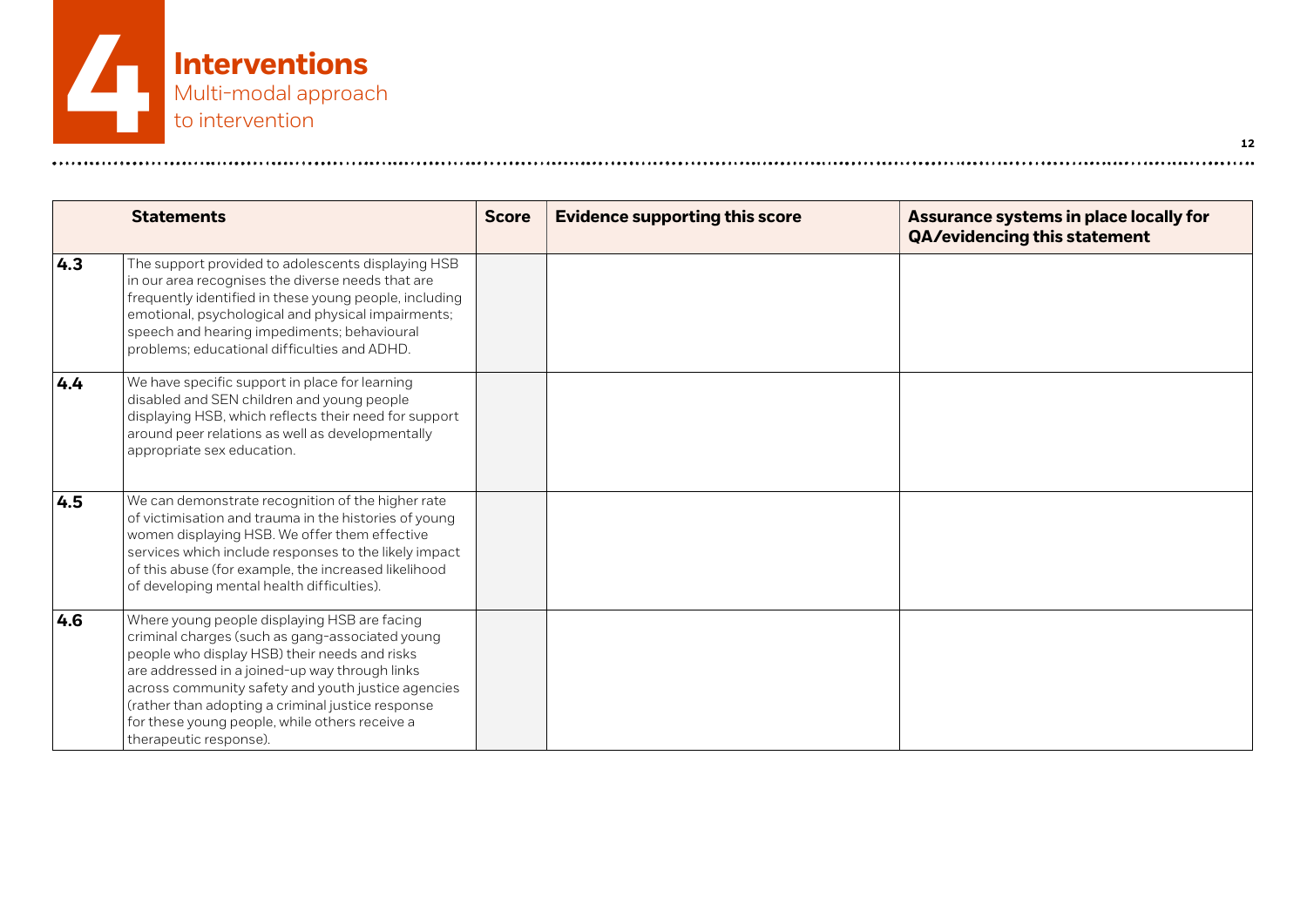

|     | <b>Statements</b>                                                                                                                                                                                                                                                                                                                                                                     | <b>Score</b> | <b>Evidence supporting this score</b> | Assurance systems in place locally for<br>QA/evidencing this statement |
|-----|---------------------------------------------------------------------------------------------------------------------------------------------------------------------------------------------------------------------------------------------------------------------------------------------------------------------------------------------------------------------------------------|--------------|---------------------------------------|------------------------------------------------------------------------|
| 4.7 | The families of children and young people displaying<br>HSB are provided with services and strengths-based<br>support in our area. Our practitioners have a good<br>understanding of the distress and shame experienced<br>by parents, and the underlying family dysfunction<br>that often accompanies HSB.                                                                           |              |                                       |                                                                        |
| 4.8 | Our local area can demonstrate that children and<br>young people receive effective support and education<br>in relation to HSB using new media and technology;<br>local schools settings are confident and skilled<br>in online safety, with other agencies (including<br>criminal justice agencies and specialist online safety<br>organisations) effectively linked into this work. |              |                                       |                                                                        |

**13**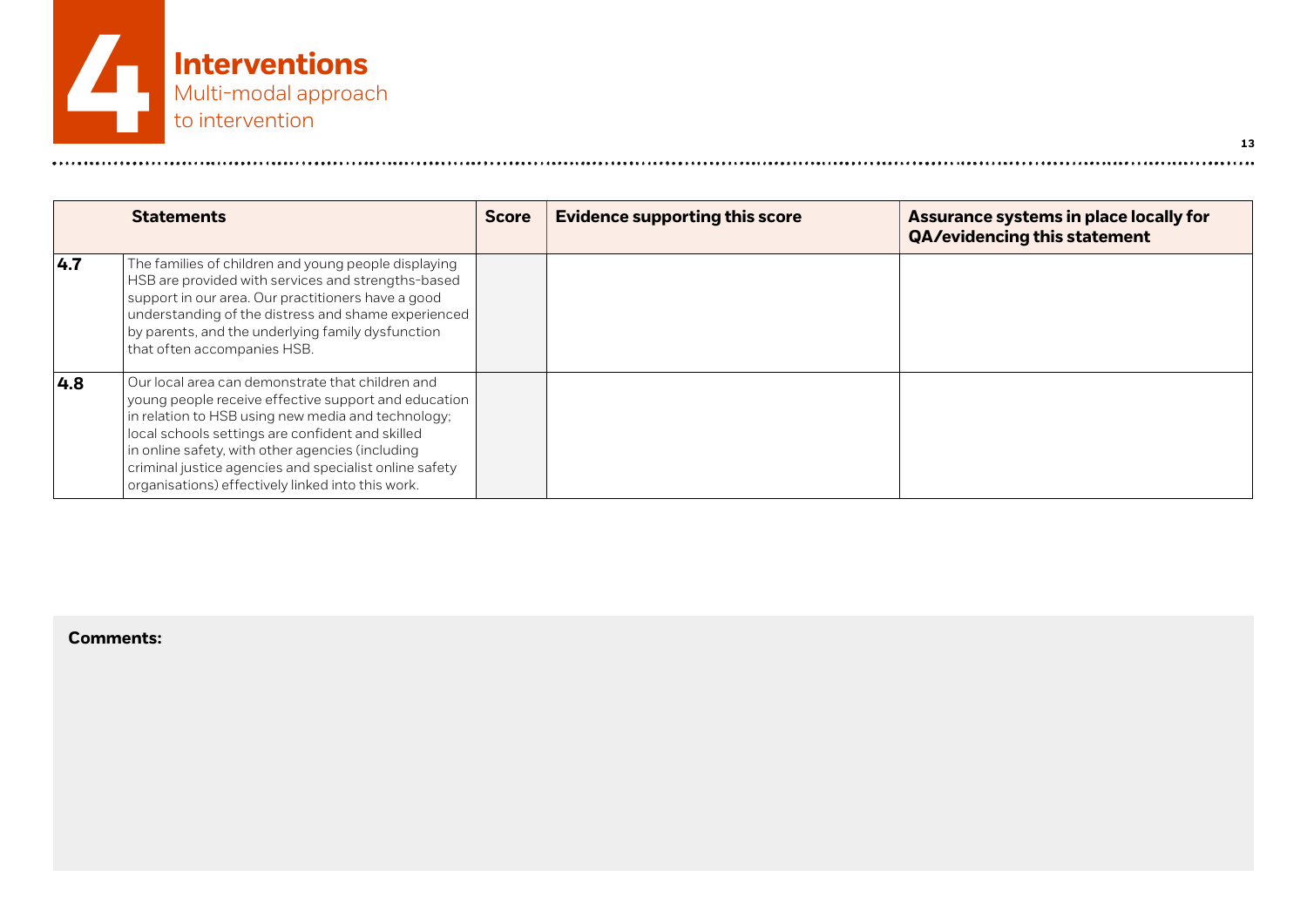

|     | <b>Statements</b>                                                                                                                                                                                                                                                                                                                                                                                                                                                                                                                                                                                                     | <b>Score</b> | <b>Evidence supporting this score</b> | Assurance systems in place locally for<br>QA/evidencing this statement |
|-----|-----------------------------------------------------------------------------------------------------------------------------------------------------------------------------------------------------------------------------------------------------------------------------------------------------------------------------------------------------------------------------------------------------------------------------------------------------------------------------------------------------------------------------------------------------------------------------------------------------------------------|--------------|---------------------------------------|------------------------------------------------------------------------|
| 5.1 | We can demonstrate effective multi-agency<br>arrangements and approaches to HSB in our area;<br>practitioners and managers across agencies report<br>clarity about thresholds, risk, responsibility and their<br>respective roles and tasks, meaning work is not<br>duplicated, information is shared effectively, and the<br>value of each agency's contribution is recognised.                                                                                                                                                                                                                                      |              |                                       |                                                                        |
| 5.2 | We ensure that strong integrated working practices<br>are at the heart of working with HSB, and routinely<br>review our HSB work in relation to:<br>- the use of the Common Assessment Frameworks<br>(or equivalent EHA)<br>- the role of the lead professional<br>- the latest information sharing guidance<br>(both national and local policies)<br>- the 'team around the child' or equivalent<br>local models.                                                                                                                                                                                                    |              |                                       |                                                                        |
| 5.3 | We have in place systems to enable those working<br>in universal and non-specialist services to 'draw<br>down' expertise and consultation advice (including<br>supervision where appropriate) from colleagues with<br>specialist knowledge. This is building capacity in the<br>wider early help workforce and reducing demand on<br>higher tier services.                                                                                                                                                                                                                                                            |              |                                       |                                                                        |
| 5.4 | Multi-disciplinary training is provided to those<br>working with HSB, and is inclusive of all key disciplines<br>and groups (teachers, volunteers, mentors, residential<br>care practitioners, youth justice colleagues, youth<br>workers, social workers, clinical practitioners, youth<br>offending team workers, child and adolescent<br>mental health workers, police); this training embeds<br>a common language of understanding and mutual<br>appreciation of each other's roles; we routinely and<br>robustly evaluate the impact of this training on<br>professional attitudes, awareness and self-efficacy. |              |                                       |                                                                        |